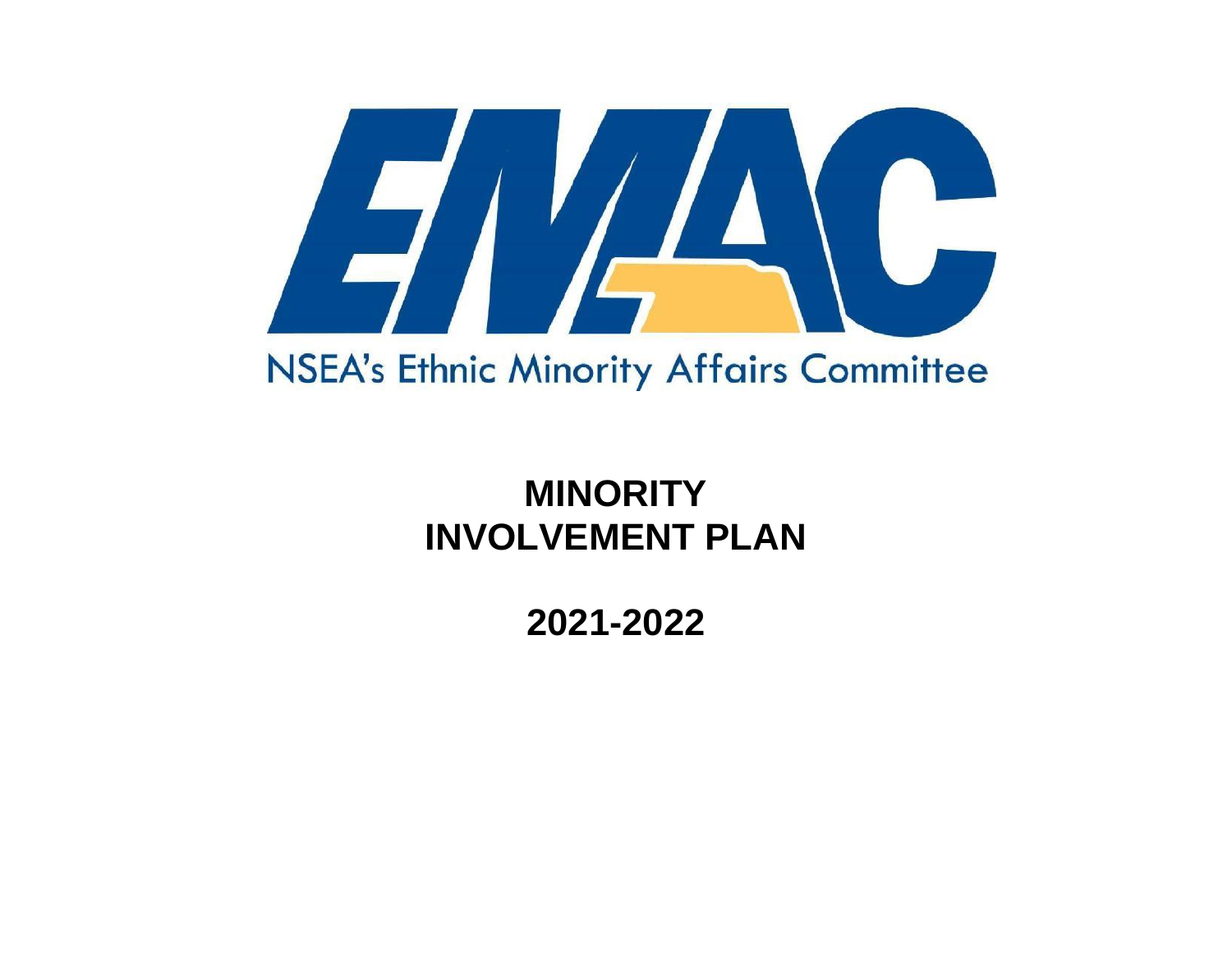#### NEBRASKA STATE EDUCATION ASSOCIATION MINORITY INVOLVEMENT PLAN 2021-2022

The Nebraska State Education Association values diversity and is committed to maximizing minority involvement in the activities and programs of the Association. National Education Association Bylaw 3-1(g) has as its goal that the percentage of NEA Representative Assembly delegates from Nebraska, who are ethnic-minorities as defined by NEA, be at least equal to the proportion of identified ethnicminority populations within the state. According to the 2020 U.S. Census Nebraska's ethnic minorities represent 23.3% of the state's population. By comparison, there are 1,019 self-identified ethnic minorities within NSEA's 2021-2022 membership, representing 5.41% of the total membership. Additionally, there are 1,211 members with an unidentified ethnicity, representing 6.43% of NSEA's membership.

It shall be the policy of the Nebraska State Education Association and its affiliates to encourage minority members to become involved in Association activities and to seek minority candidates for appointive and elective office at the local, district, state, and national levels. It shall be the stated goal of the Association to seek minority representation on governing and appointive bodies at least equal to the percentage of minority membership for that appropriate level. Strategies shall include the allocation of funds and the development of communication techniques and training programs to achieve these goals. This policy shall be given widespread publication within the Association to encourage voluntary compliance and shall not be construed to be a quota. The policy shall be included in all communications regarding elections and shall be included in the official election procedures of the Association. The policy shall be posted on NSEA's website for members.

The NSEA has one elected body, the Board of Directors, and has Ad Hoc Committees and several special committees which constitute the appointive bodies of the Association. In addition, NSEA has an annual Delegate Assembly with delegates to the Assembly chosen by local associations. The policy set forth above is applicable to these bodies and to similar elective and appointive bodies at the NSEA District and local association levels.

#### **GOALS**

The Nebraska State Education Association plan for ethnic minority engagement is outlined in five primary goals:

- 1. Increase ethnic minority representation and leadership at all governance levels.
- 2. Provide visibility and organizing opportunities around ethnic minority issues and concerns.
- 3. Emphasize the role of the local increasing ethnic minority membership and leadership.
- 4. Support all efforts to increase diversity in the teaching profession (ie. recruitment, retention, reducing barriers, legislation)
- 5. Develop and offer a relational organizing approach, skills and strategies, for calling in key community, political, educational, and civic figures in the state.

2021-22 NSEA Minority Involvement Plan (p. 2)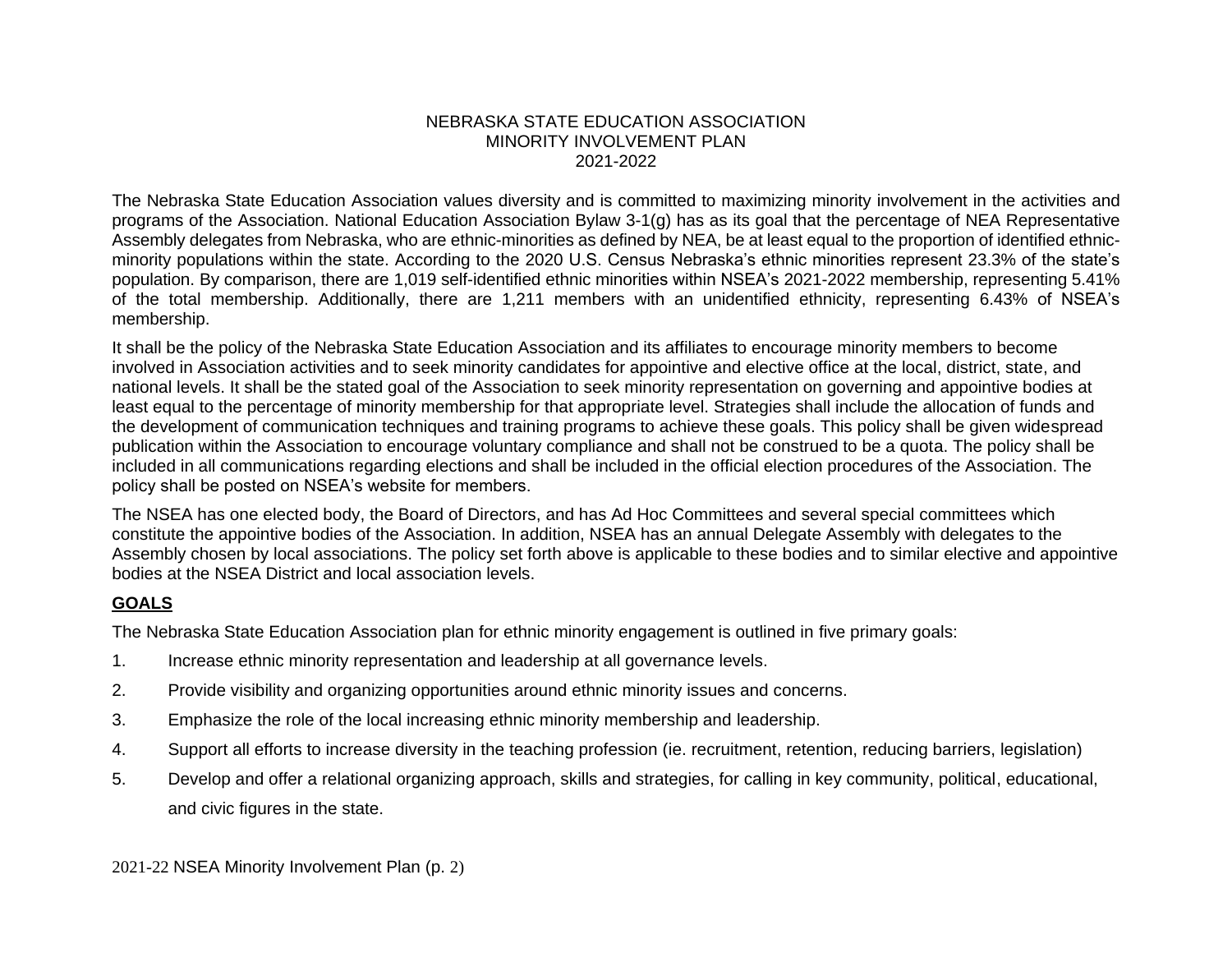#### **Supporting Data**

## **Percentage of Minorities in State Population**

| <b>Total % Minorities in Population</b> | 24%   |
|-----------------------------------------|-------|
| <b>Other Racial or Ethnic Minority</b>  | 0.3%  |
| <b>Multiple Races</b>                   | 3.7%  |
| Pacific Islander/Native Hawaiian        | 0.1%  |
| Hispanic                                | 12.0% |
| <b>Black</b>                            | 4.8%  |
| Asian                                   | 2.7%  |
| American Indian/Alaska Native           | 0.8%  |

Source: United States Census Report, 2020

#### **Nebraska Student Population by Race and Ethnicity**

|                                  | 2014-15 | 2015-16 | 2016-17 | 2017-18 | 2018-19 | 2019-20 | 2020-21 | $2021 - 22$ |
|----------------------------------|---------|---------|---------|---------|---------|---------|---------|-------------|
| American Indian/Alaska Native    | 1.42%   | 1.34%   | 1.38%   | 1.35%   | 1.27%   | 1.28%   | 1.23%   |             |
| Asian                            | 2.43%   | 2.62%   | 2.66%   | 2.76%   | 2.85%   | 2.89%   | 2.90%   |             |
| <b>Black</b>                     | 6.70%   | 6.43%   | 6.69%   | 6.67%   | 6.47%   | 6.46%   | 6.50%   |             |
| Hispanic                         | 17.74%  | 16.84%  | 18.61%  | 18.80%  | 17.97%  | 18.45%  | 18.78%  |             |
| Pacific Islander/Native Hawaiian | 0.12%   | 0.14%   | 0.15%   | 0.14%   | 0.17%   | 0.16%   | 0.16%   |             |
| <b>Multiple Races</b>            | 3.38%   | 3.40%   | 3.59%   | 3.78%   | 3.82%   | 3.94%   | 4.09%   |             |
| <b>Total</b>                     | 31.79%  | 30.81%  | 33.08%  | 33.50%  | 32.55%  | 33.18%  | 33.66%  |             |

Source: Nebraska Department of Education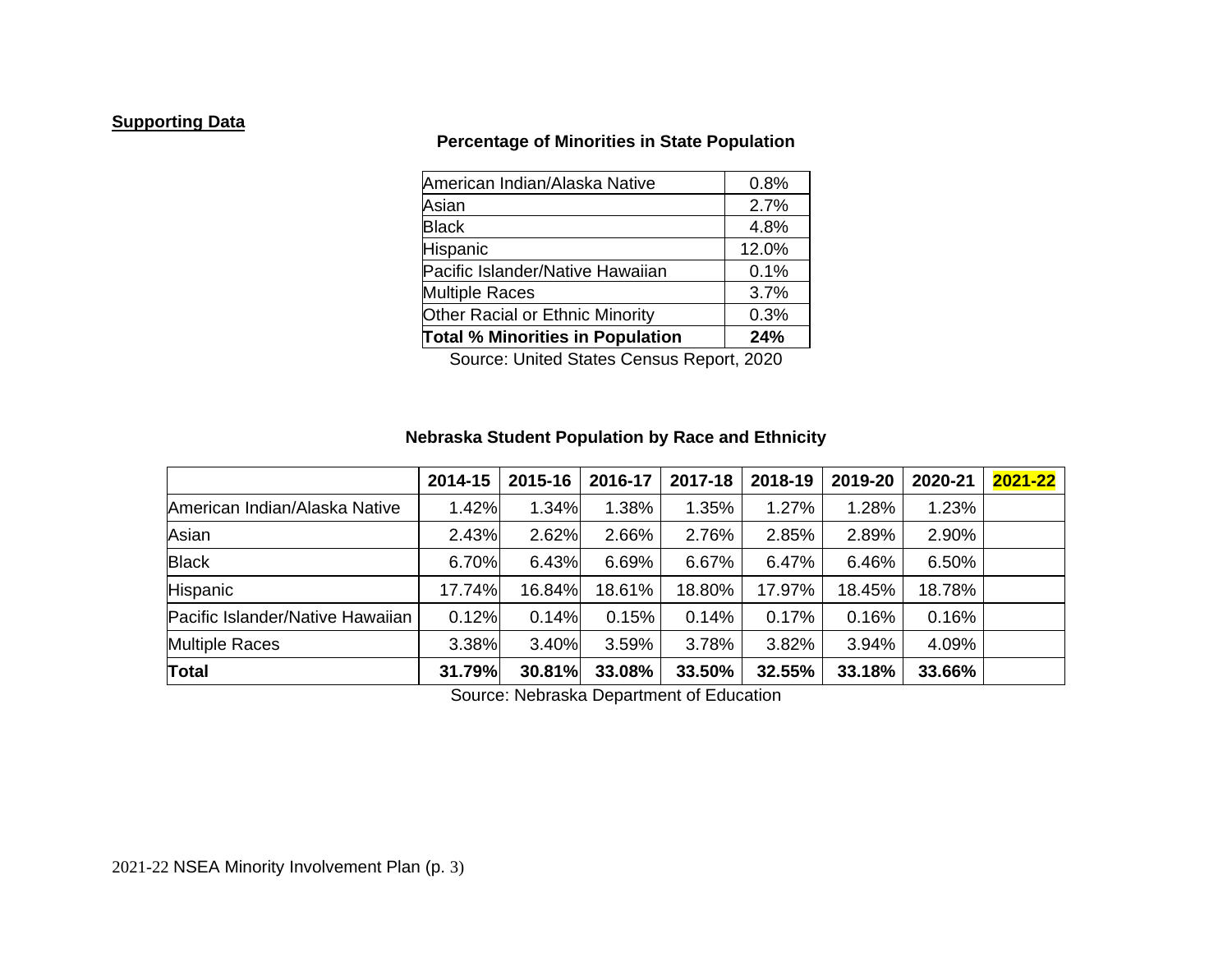## **Nebraska Teacher FTE by Race and Ethnicity**

|                                  | 2014-15  | 2015-16 | 2016-17 | 2017-18 | 2018-19 | 2019-20 | 2020-21 | $2021 - 22$ |
|----------------------------------|----------|---------|---------|---------|---------|---------|---------|-------------|
| American Indian/Alaska Native    | 0.17%    | 0.16%   | 0.17%   | 0.16%   | 0.34%   | 0.61%   | 0.66%   |             |
| Asian                            | 0.38%    | 0.39%   | 0.43%   | 0.45%   | 0.55%   | 0.50%   | 0.51%   |             |
| <b>Black</b>                     | 0.93%    | 0.97%   | 1.02%   | 1.05%   | 1.61%   | 1.08%   | 1.06%   |             |
| Hispanic                         | $1.89\%$ | 2.04%   | 2.17%   | 2.90%   | 3.50%   | 1.93%   | 2.08%   |             |
| Pacific Islander/Native Hawaiian | 0.07%    | 0.06%   | 0.06%   | 0.05%   | 0.06%   | 0.05%   | 0.06%   |             |
| <b>Multiple Races</b>            | 0.43%    | 0.44%   | 0.50%   | 0.48%   | 0.47%   | 0.83%   | 0.91%   |             |
| Total                            | 3.87%    | 4.06%   | 4.35%   | 5.09%   | 6.53%   | 5.00%   | 5.28%   |             |

Source: Nebraska Department of Education

#### **2021-22 NSEA Membership**

|                                        | 1019 | 5.41% |
|----------------------------------------|------|-------|
| <b>Other Racial or Ethnic Minority</b> | 75   | 0.40% |
| <b>Multiple Races</b>                  | 126  | 0.67% |
| Pacific Islander/Native Hawaiian       | 14   | 0.07% |
| Hispanic                               | 392  | 2.08% |
| <b>Black</b>                           | 190  | 1.01% |
| Asian                                  | 96   | 0.51% |
| American Indian/Alaska Native          | 126  | 0.67% |

# **Total Active Members- 18,822**

Source: NSEA Membership Records as of November 2021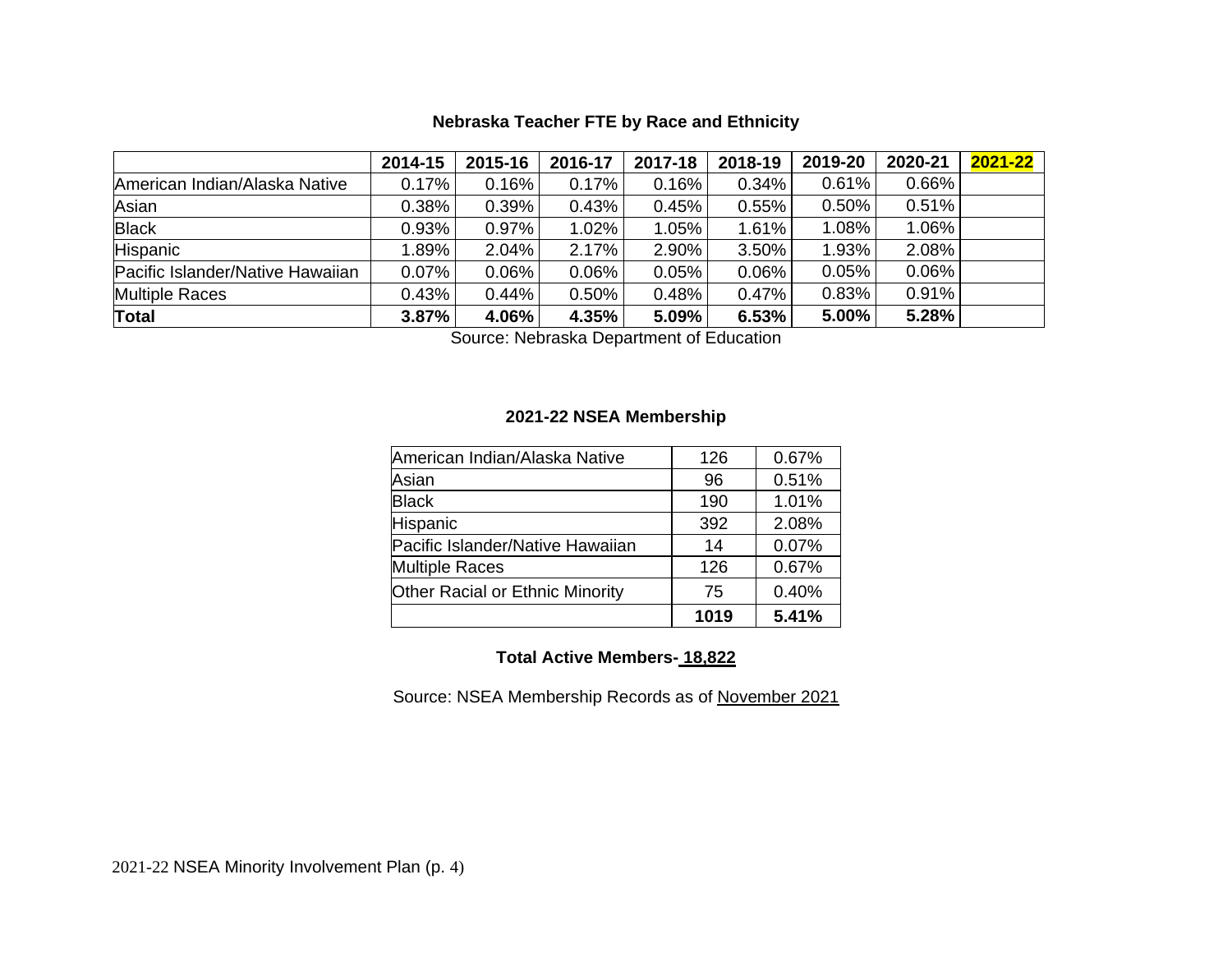| <b>District</b>  | <b>Total Members</b> | <b>Minority Members</b> | <b>Percent Minority</b> |  |  |
|------------------|----------------------|-------------------------|-------------------------|--|--|
| Capitol          | 4,602                | 194                     | 4.22%                   |  |  |
| Elkhorn          | 3,069                | 129                     | 4.20%                   |  |  |
| Metro            | 6,204                | 507                     | 8.17%                   |  |  |
| Panhandle        | 960                  | 44                      | 4.58%                   |  |  |
| <b>Sandhills</b> | 970                  | 12                      | 1.24%                   |  |  |
| Tri-Valley       | 3,017                | 133                     | 4.14%                   |  |  |
| <b>Total</b>     | 18,822               | 1,019                   | 5.41%                   |  |  |

## **2021-22 Minority Membership by NSEA Governance District**

Source: NSEA Membership Records as of November 2021

# **Minority Members in Nebraska's Delegation to NEA RA**

| Year | <b>Minority Delegates</b> | <b>Total Delegates</b> | <b>Percent Minority</b> |
|------|---------------------------|------------------------|-------------------------|
| 2021 | 12                        | 81                     | 14.81%                  |
| 2020 | 14                        | 87                     | 16.09%                  |
| 2019 | 12                        | 73                     | 16.44%                  |
| 2018 | 13                        | 76                     | 17.10%                  |
| 2017 | 18                        | 91                     | 19.78%                  |
| 2016 | 14                        | 93                     | 15.05%                  |
| 2015 | 14                        | 93                     | 15.05%                  |
| 2014 | 10                        | 88                     | 11.36%                  |
| 2013 | 13                        | 93                     | 14.00%                  |
| 2012 | 11                        | 94                     | 11.70%                  |
| 2011 | 12                        | 97                     | 12.37%                  |
| 2010 | 19                        | 99                     | 19.20%                  |
| 2009 | 14                        | 95                     | 14.70%                  |
| 2008 | 13                        | 97                     | 13.40%                  |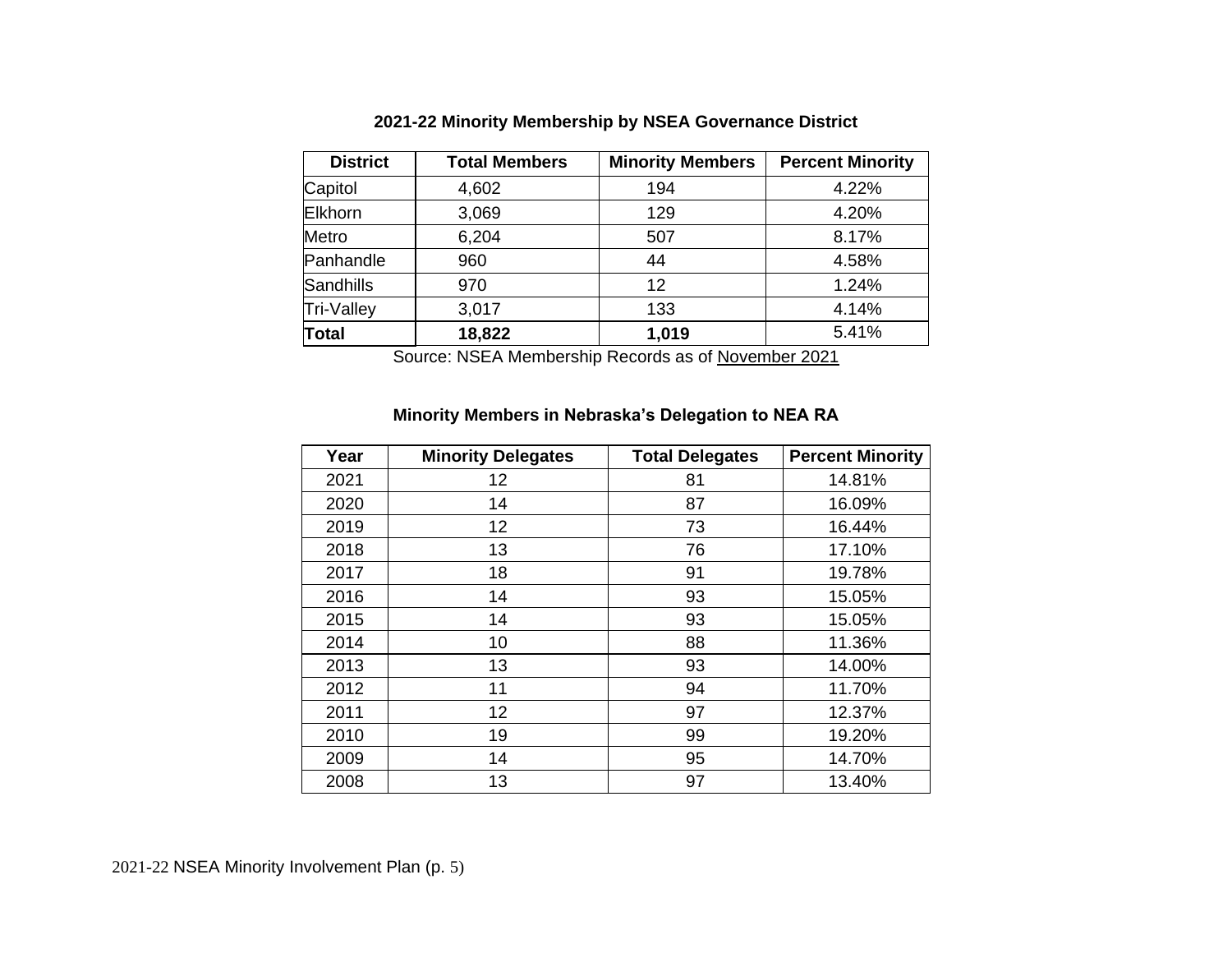|                                             | 2015                   | 2016                   | 2017                   | 2018                   | 2019                   | 2020                   | 2021                   |
|---------------------------------------------|------------------------|------------------------|------------------------|------------------------|------------------------|------------------------|------------------------|
|                                             | Candidates/<br>Elected | Candidates/<br>Elected | Candidates/<br>Elected | Candidates/<br>Elected | Candidates/<br>Elected | Candidates/<br>Elected | Candidates/<br>Elected |
| <b>RA State/Cluster</b><br>Delegates        | 3/0                    | 6/2                    | 4/2                    | 5/0                    | 2/2                    | 7/6                    | 1/1                    |
| <b>NSEA</b><br><b>Board</b>                 | 2/0                    | 3/1                    | 2/1                    | 1/0                    | 4/4                    | 4/3                    | 1/0                    |
| <b>Governance District</b><br><b>Boards</b> | 2/2                    | 4/3                    | 3/3                    | 4/2                    | 1/1                    | 1/1                    | 2/2                    |

#### **Minorities in Nebraska Elections**

## **PLAN**

The Ethnic Minority Affairs Committee was reorganized in the fall of 2013 to reflect NSEA's ongoing commitment to achieve the purposes of the committee. The purpose of the Ethnic Minority Affairs Committee is to promote respect and understanding of minority and ethnic groups and their involvement in all Association activities. The Ethnic Minority Affairs Committee is a standing committee of the NSEA.

The duties of the Ethnic Minority Affairs Committee are set forth in the Ethnic Minority Affairs Committee Bylaws. The Committee plans and implements programs that promote minority leadership training, minority student achievement and respect of minority and ethnic cultural differences, as well as recruitment of minority members to participate in all aspects of Association governance activities, recommending policies relating issues of concern to minorities and ethnic groups, and recruitment into the teaching profession.

The Ethnic Minority Affairs Committee meets regularly throughout the Association year to aid in the compliance with NEA's 3.1(g) requirements for state affiliates and to help in implementation of this Minority Involvement Plan.

To encourage greater involvement of minorities in Association activities at all levels, the elements of the plan include:

• Encouraging and recruiting students (especially those of ethnic minorities) to enter the teaching profession by completing professional entrance exams and participation in Ed Rising, Aspiring Educators and any other organization that supports entrance into the teaching profession.

2021-22 NSEA Minority Involvement Plan (p. 6)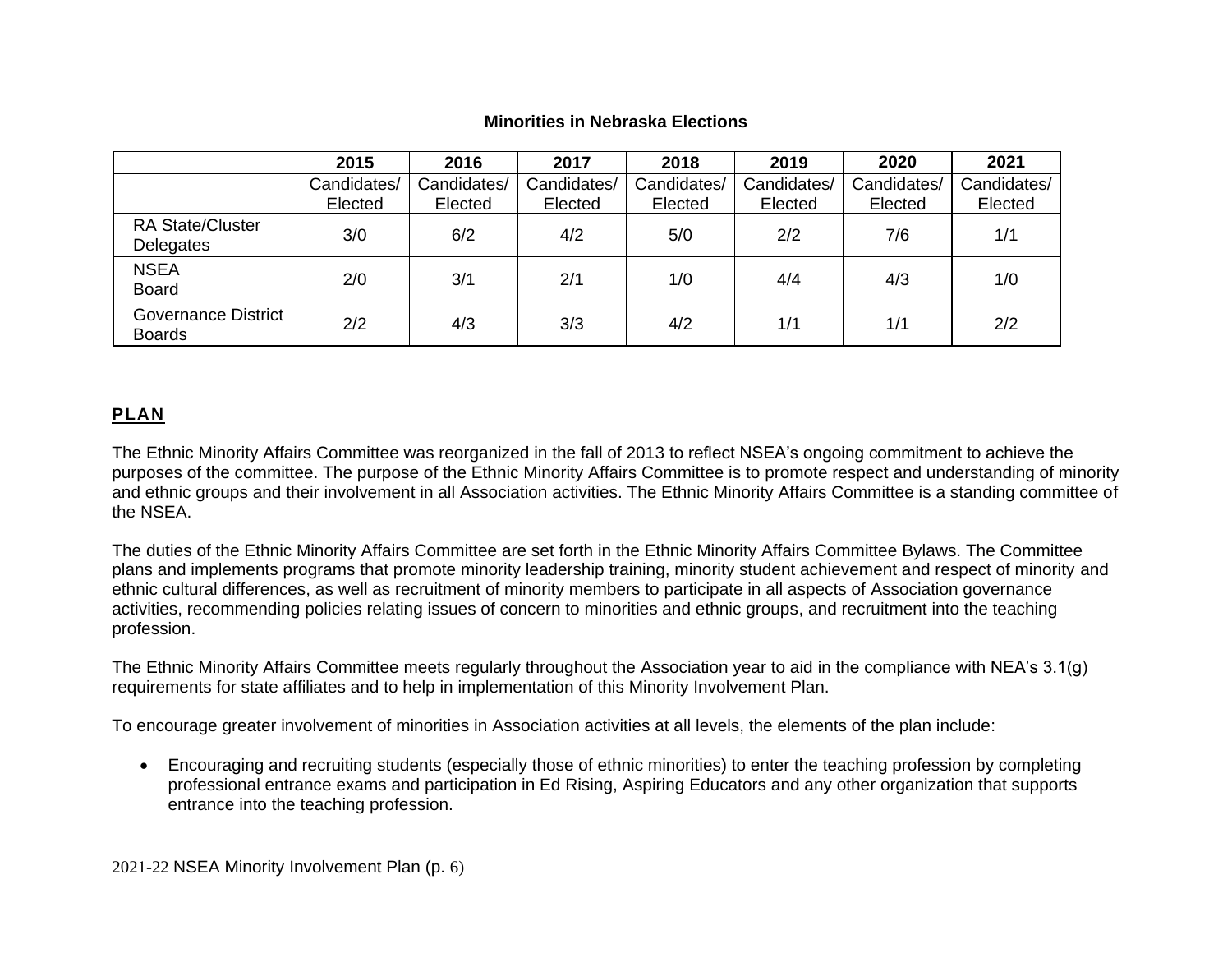- Supporting the NSEA Strategic Plans' goals, outcomes, and activities to advance a culture of racial and social justice.
- Updating the Association activities on the dedicated section of the state Association's website.
- Using social media platforms to promote the activities of EMAC.
- Maintaining a minority email list serve and NEA edCommunities for use in communicating with minority members on a regular basis. Information sent could include upcoming EMAC meetings, copies of the current minority involvement plan, upcoming election opportunities, and available trainings.
- Displaying and distributing EMAC promotion materials at NSEA Outreach events.
- Coordinating and selecting the Nebraska Great Plains Milestone Award that recognizes an individual or group that has promoted human and civil rights in the State of Nebraska. The selected winner will be publicized in THE VOICE magazine and through social media.
- Nominating at least one candidate for a NEA Human and Civil Rights Award.
- Conducting multicultural book giveaways at NSEA events.
- Setting up diversity panels to present at in-state conferences.
- Publicizing leadership opportunities within NSEA to the minorities in the state and presenting workshops on how to run a campaign and get elected.
- Collecting data on minority candidates who have won, been elected, or currently hold a NSEA position (RA, DA, State Board, Governance District Boards) thereby meeting 3.1(g) requirements of ethnic minority membership to ensure elimination of a *Needs Improvement Plan*. Planning and sponsoring racial and social justice retreats and leadership trainings with the inclusion of an emphasis on institutional racism.
- Compiling a list of ethnic minorities to participate in the NEA's Minority Leadership Training, with attempts to have each ethnic minority group represented. This list should be completed by the EMAC Chair and submitted to the NSEA President. Each local Association should be urged to send ethnic minority delegates to NSEA and/or national leadership training including the Conference on Racial and Social Justice and ethnic minority caucuses.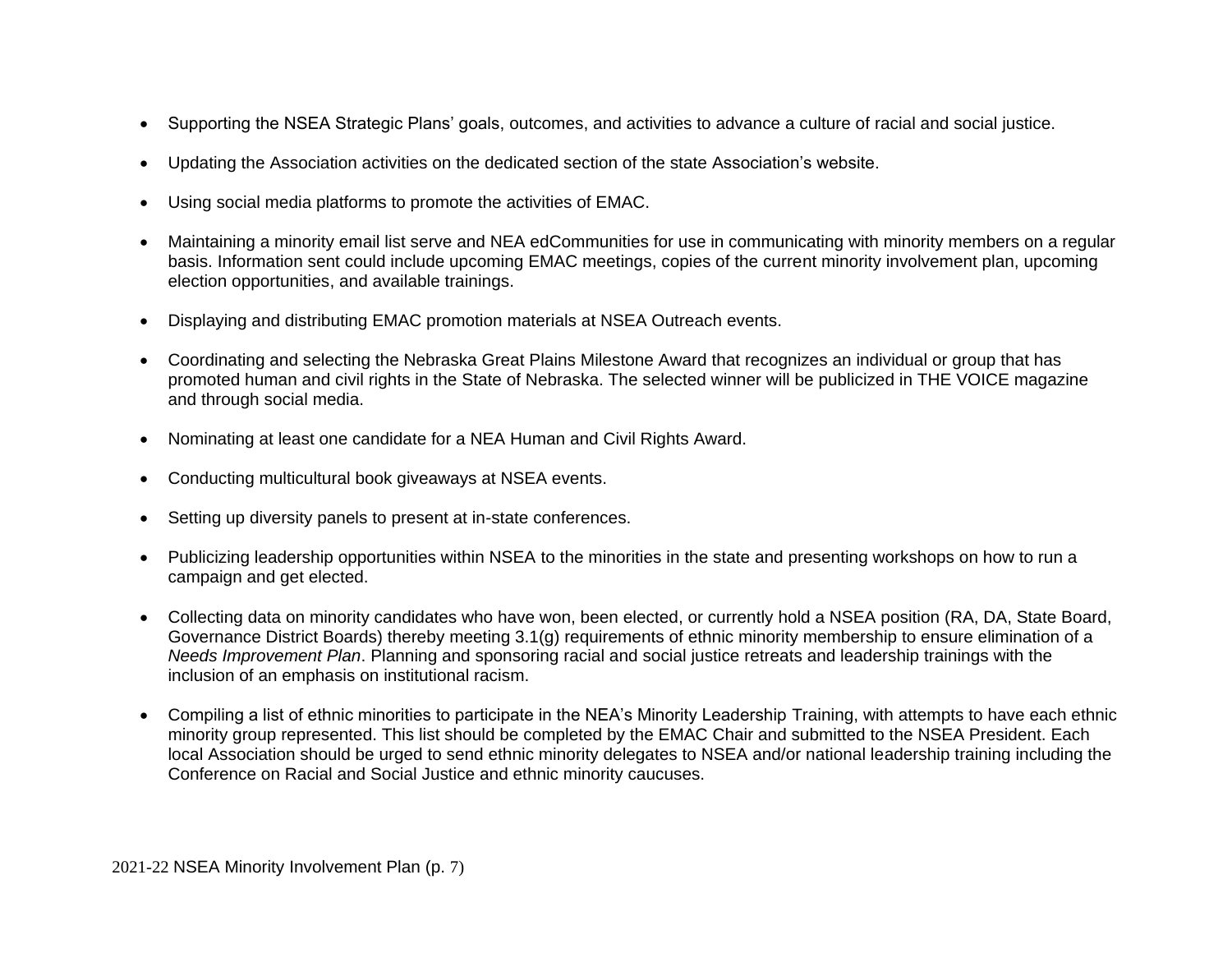- Providing an EMAC representative to attend the Aspiring Educators and Ed Rising and other student focused conferences for the purposes of recruiting ethnic minority educators.
- Maintaining the Ethnic Minority at-large seat on the NSEA Board of Directors.
- Sending ethnic minority members to attend national leadership trainings and conferences.
- Establishing the policies and procedures for identifying an Aspiring Educator representative from each ethnic minority group on the NSEA EMAC Committee.
- Providing Affinity Group Safe Spaces for Conversations for Ethnic Minority members.

#### **Implementation and Administration of the Plan**

Responsibility for implementing the plan shall rest with Association governance at all levels, the NSEA Executive Director, and with such staff members as the Executive Director may assign related duties. A staff person is assigned to coordinate the activities of the committee.

The EMAC and Social Justice Committees will add the NSEA Minority Involvement Plan on every meeting's agenda to review progress toward the goals of the plan.

The NSEA Minority Involvement Goals Statement shall be included with all election materials and with all agendas for meetings where elections or appointments will occur.

Responsibility for monitoring the implementation of the plan will rest with the NSEA Board of Directors and the Ethnic Minority Affairs Committee. It shall be the duty of the Ethnic Minority Affairs Committee to submit recommendations on an annual basis for updating and improving the plan and to report the progress of the Association in meeting its stated goals.

The NSEA President and the Chairperson of the Ethnic Minority Affairs Committee shall serve as liaisons with NEA regarding implementation of the NEA Goals Statement.

The NSEA Minority Involvement Plan shall be publicized as follows:

• In conjunction with membership recruitment, the NSEA President will annually notify each local association of the NEA Goals Statement, provisions of the NSEA Minority Involvement Plan and methods of compliance.

2021-22 NSEA Minority Involvement Plan (p. 8)